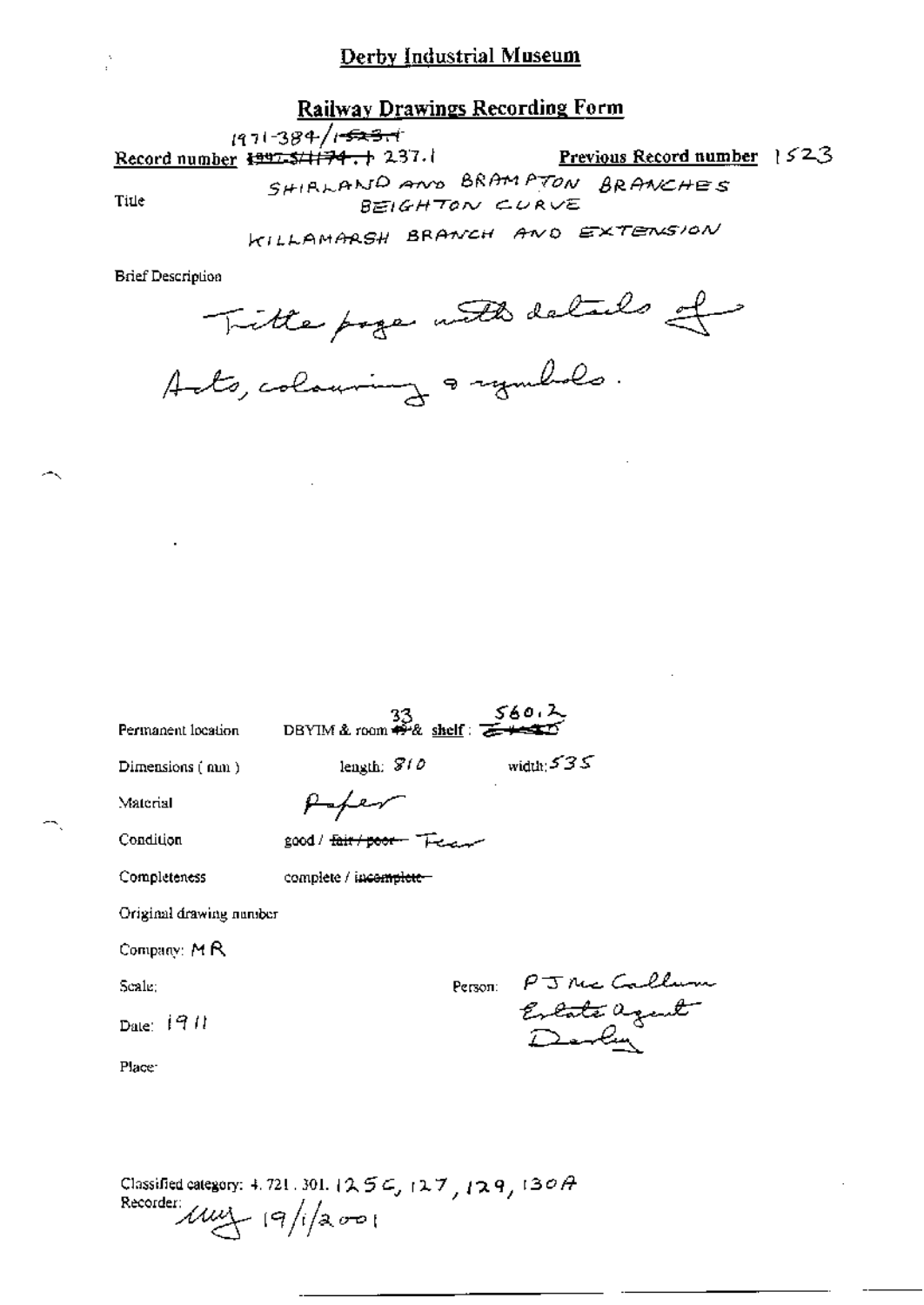**Railway Drawings Recording Form** 1971-384/<del>023-7</del> Previous Record number  $1523$ Record number 1997-57 174. 7 237.7 WEST RIDING OF THE COUNTY OF YORK Title **Brief Description** Plan of route showing tracks, buildings, bridges, roads, materiausses & landowner Parish of Beighton. Parish of Wales. Parath of Killamarah. Cannoty of Derly. Landouning: Earl Manvers LD& ECRLy Co. MS&L Rly Co. Willowso Wright. George Radford. Se Catherine Radley. Oillame Free Endowed School. Neles Barber Sur. JoGWells Led. Auher/reeds. Bronch from zusetern on derly/heads roate passing under two GCR routes, over River Rother. DBYIM & room  $\frac{40}{33}$  shelf:  $560.2$ Permanent location width:  $555$ length:  $31D$ Dimensions (mm) Popen Material Condition good / fair+poor Completeness complete / incomplete Original drawing number 50 est Company: MP Scale:  $1'' = 2$  corrents Person: Date:  $191$ Place: Killamarsh  $Om - Im.$ Branch

Classified category: 4, 721, 301, 129 Recorder:  $1449 - 19/12001$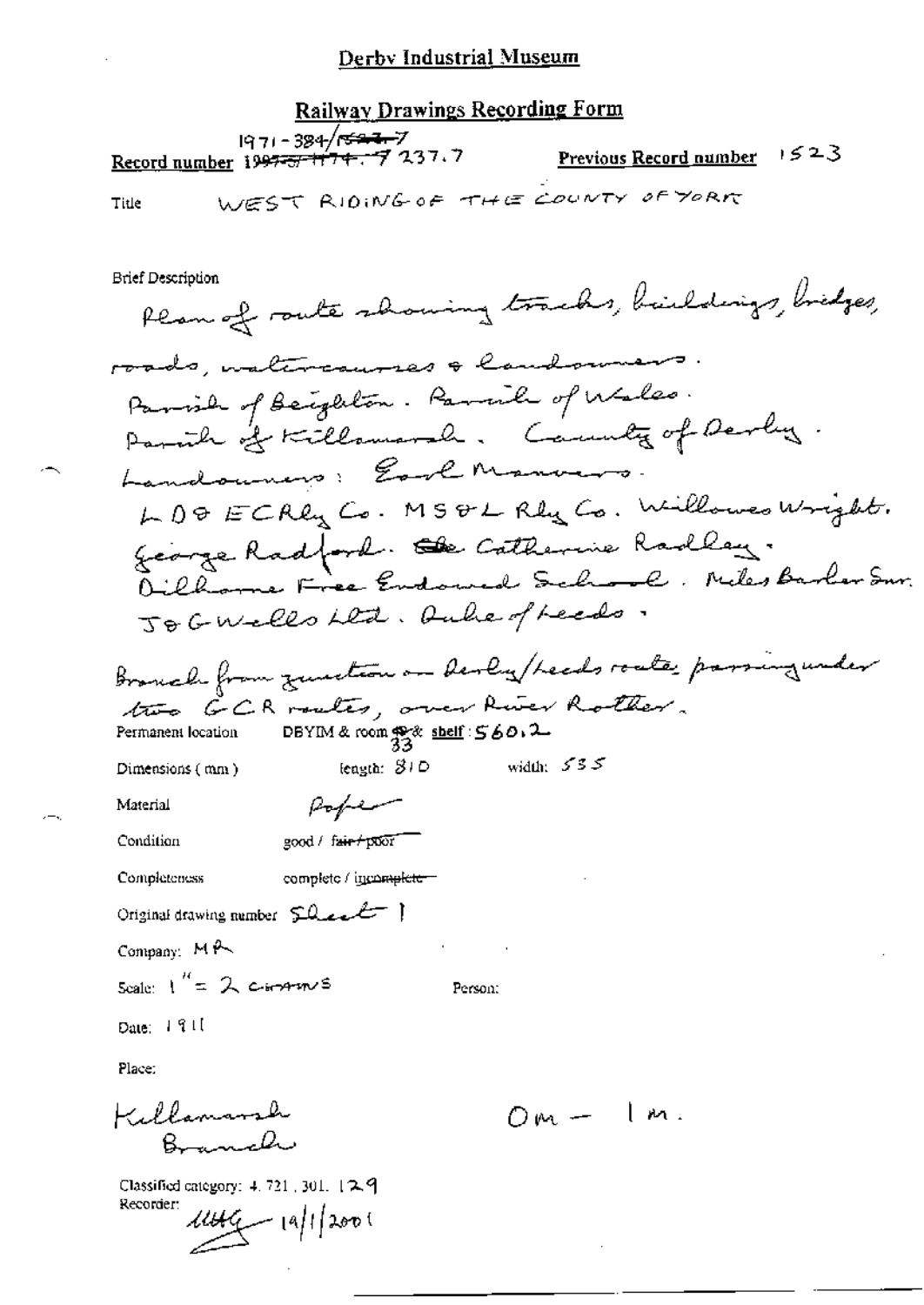**Railway Drawings Recording Form** 

1971-384/ $\frac{23}{5}$ <br>Record number 4997-3/174.  $\frac{1}{2}$  237.8 Previous Record number 1523

WEST RIDING OF THE COUNTY OF YORK Title

**Brief Description** 

Rear of route showing tracks, buildings, bidges, roads, watercauses & landowners. Parmich of Wales & Parmich of Killemarsh.<br>(Formerly farmich of Treaton / Harthill). County of Berley Landswars NilesBarber Sur. Miles Barber Jur. Many Wells. RW cannos-fole. Duheof reads.

Passing California Ealliery. Clemical Works. Norwood Colliany.

| Permanent location                | 33<br>DBYIM & room $\mathbb{Z}$ & shelf: $560.2$ |              |
|-----------------------------------|--------------------------------------------------|--------------|
| Dimensions $(mn)$                 | length: $S1D$                                    | width: $535$ |
| Material                          | Paper                                            |              |
| Condition                         | good / fair poor                                 |              |
| Completeness                      | complete / incomplete-                           |              |
| Original drawing number 5 heart 2 |                                                  |              |
| Company: MA                       |                                                  | $\cdot$      |
| Scale: $1'' = 2$ c-H-A-m-S        |                                                  | Person:      |
| Date: 1911                        |                                                  |              |
| Place:                            |                                                  |              |

 $1m - i^{\frac{3}{4}}m$ 

Classified category: 4-721 .301. 129 Recorder;  $11149 - 19/12001$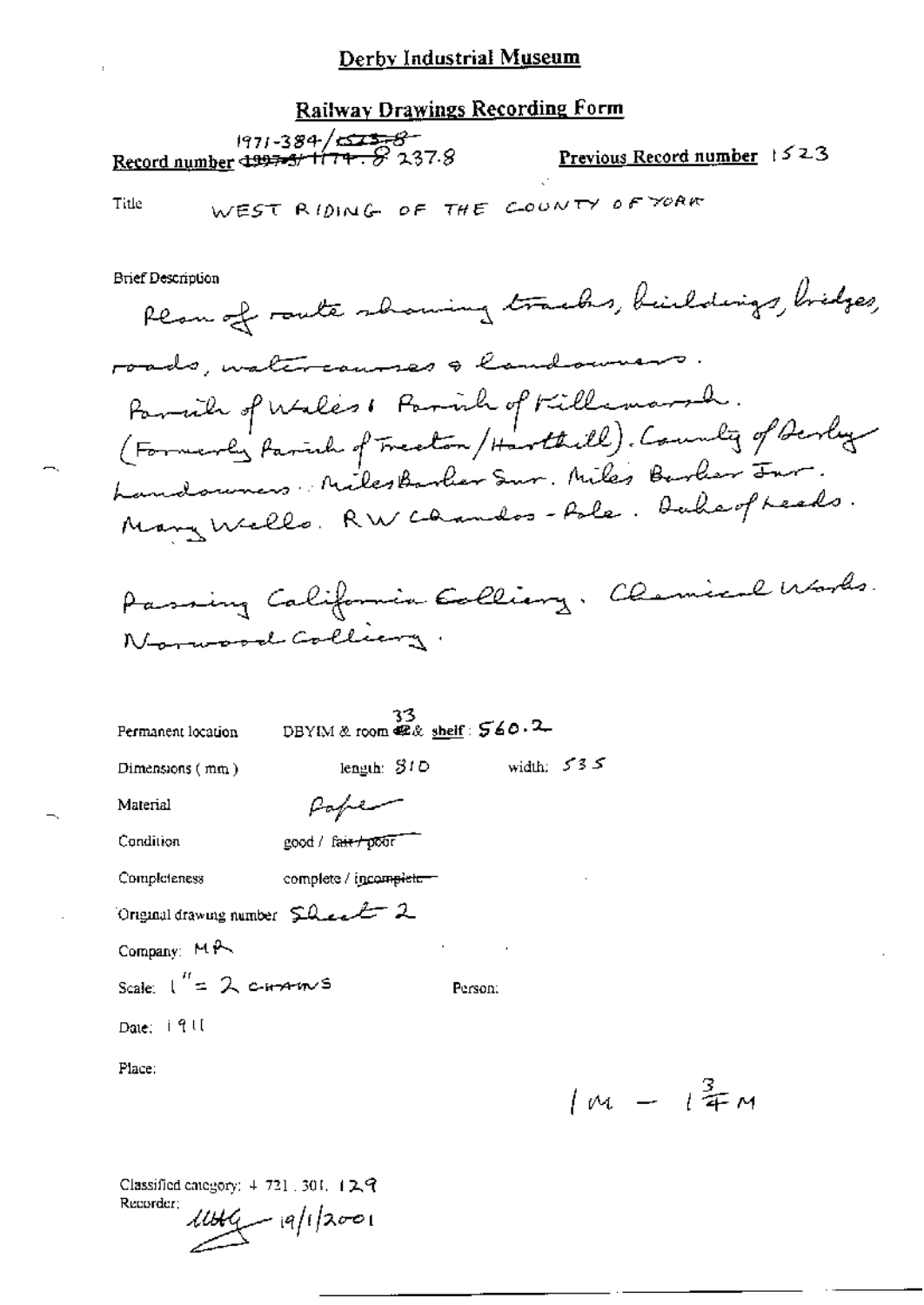# **Railway Drawings Recording Form**

| 1971-384/ <del>152379</del><br>Record number 499 <del>75/11747</del> 9 237.9 | <b>Previous Record number</b> 1523 |  |
|------------------------------------------------------------------------------|------------------------------------|--|
|                                                                              |                                    |  |

WEST RIDING OF THE COUNTY OF YORK Tide

**Brief Description** 

 $\rightarrow$ 

| Brief Description                                                                 |
|-----------------------------------------------------------------------------------|
| Plan of route showing tracks, buildings, bridges,                                 |
|                                                                                   |
| roads, untercourses a landowners.<br>Parnik of Wiles (Formerly Parish of Frector) |
| Landowners: Aubre of Leads.                                                       |
|                                                                                   |

Passes West Kivelon Colliery, through Norwood End Tunnels & adjacent to cause tunnels.

| Permanent location                               | DBYIM & room $68$ shelf: $560.2-$ |         |                                 |  |
|--------------------------------------------------|-----------------------------------|---------|---------------------------------|--|
| Dimensions (mm )                                 | length: $310$                     |         | width: $535$                    |  |
| Material                                         | ستستلهم                           |         |                                 |  |
| Condition                                        | good / fair+poor                  |         |                                 |  |
| Completeness                                     | complete / igromplete -           |         |                                 |  |
| Original drawing number $\Omega$ ext $3$         |                                   |         |                                 |  |
| Company: $M \rightarrow$                         |                                   |         |                                 |  |
| Scale: $1'' = 2$ c-tomber S                      |                                   | Person: |                                 |  |
| Date: $1.911$                                    |                                   |         |                                 |  |
| Place:                                           |                                   |         |                                 |  |
| West Kivelon<br>Calliang                         |                                   |         | $1\frac{2}{3}m - 2\frac{1}{2}m$ |  |
|                                                  |                                   |         |                                 |  |
| Classified category: 4.721.301. 129<br>Recorder: |                                   |         |                                 |  |
| $\mathcal{M}\mathcal{H}$                         |                                   |         |                                 |  |